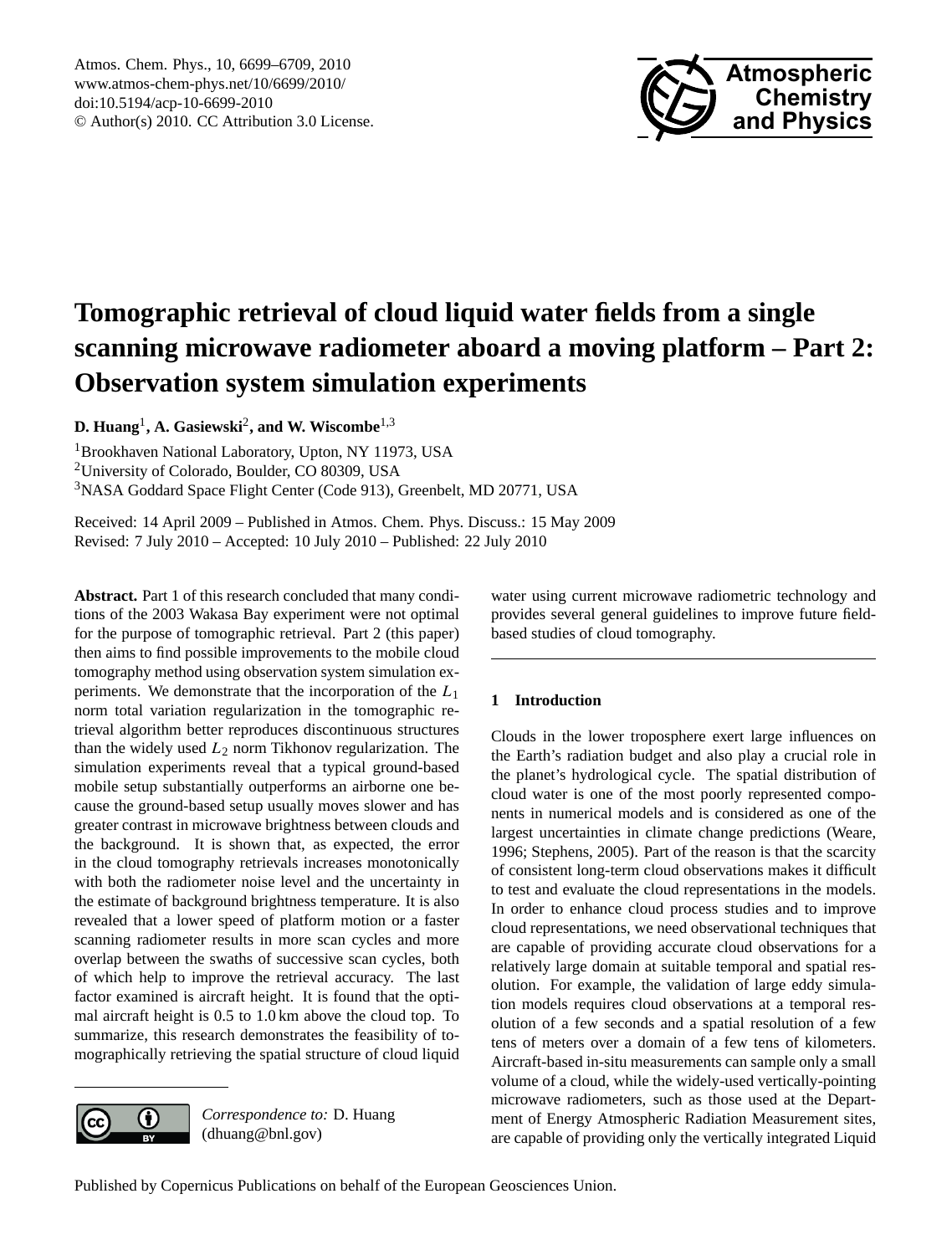Water Content (LWC) (Liljegren et al., 2001; Westwater et al., 2004). On the other hand, active remote sensing techniques like cloud radar (Frisch et al., 1995; Hogan et al., 2005) with rapid scanning capability provide a less direct measurement of cloud LWC (since LWC is proportional to the third moment of cloud drop size distribution but radar reflectivity is proportional to the sixth moment) and also would likely be much more costly than passive methods.

Tomographic methods provide great potential to address the cloud observation problem. It was first proposed in the 1980s that the microwave cloud tomography method can be used to retrieve three-dimensional cloud LWC by probing the thermal emission of clouds using either multiple distinctlylocated ground-based microwave radiometers or a single radiometer deployed on a mobile platform. The reconstruction of cloud water spatial distributions from the tomographic observations can be converted into a matrix inversion problem (Warner et al., 1985; Drake and Warner, 1988; and Warner and Drake, 1988). The fixed ground-based configuration has the apparent advantage of continuously operation without human intervention and thus it is well suited for long-term deployment. It was revealed recently that the retrieval accuracy of the fixed ground-based configuration depends on the number of microwave radiometers as well as their physical arrangement (Huang et al., 2008a). At least four radiometers are needed for the fixed configuration to obtain a cloud reconstruction that is accurate to within 10% of the cloud's maximum LWC. The requirement for a large number of microwave radiometers makes the fixed tomography configuration expensive to deploy. Furthermore, the fixed configuration has no cloud chasing capability and thus cannot be used to study the full cloud lifecycle (clouds can move out of the radiometer's field of view in a few minutes).

Alternatively, a mobile tomography configuration deployed on a moving platform needs only one scanning radiometer to collect tomographic data of similar quality. Geometrically, tomographic reconstruction requires the object (it is clouds for cloud tomography) to be scanned from multiple locations and directions. In other words, two scanning mechanisms are needed: spatial scanning and angular scanning. The spatial scanning of clouds is achieved in a mobile setup by the horizontal motion of the platform. A first investigation of this configuration was performed by Drake and Warner (1988), in which the radiometer switches automatically between two fixed antennas as the platform moves along a horizontal line passing just under a cloud. They showed that the dual-antenna setup performed similarly to a fixed ground-based setup using two scanning radiometers. A follow-up field test was conducted in Louisiana, and the LWC deduced from the radiometric measurements showed statistically good agreement with that measured directly by a Particle Measuring System version of liquid water probe – but a point-by-point comparison was not made due to a scale mismatch between the two techniques (Warner and Drake, 1988).

It was shown that one of the most important factors for cloud tomography observations is the number of directions from which each cloud pixel is viewed (Huang et al., 2008a). The use of a dual-antenna radiometer in Warner's setup (strictly speaking, it is not a scanning radiometer) allows for only two viewing directions, which is far from optimal and would result in insufficient information for retrieving cloud liquid water structures (Huang et al., 2008a). The angular scanning of clouds can be improved by replacing the dualantenna radiometer with a scanning radiometer that can scan continuously at different elevation and azimuth angles.

A very limited cloud tomography experiment was conducted during the 2003 AMSR-E validation campaign at Wakasa Bay of the Sea of Japan (Lobl et al., 2007), where the Polarimetric Scanning Radiometer (Piepmeier and Gasiewski, 1996) was mounted to the bottom of the NASA P-3 research aircraft and scanned through a system of lowaltitude clouds from above. In a companion paper (Huang et al., 2010, hereinafter referred to as Part 1) we demonstrated that, although the tomographic retrievals from the Wakasa Bay experiment roughly capture the spatial features of clouds compared to a radar image, they fail to reproduce high-frequency structures. It was found that many conditions of the Wakasa Bay experiment were not optimal for cloud tomography retrieval, such as strong surface wind and high speed of aircraft motion. A more thorough examination of the mobile tomography method is thus needed in order to determine the optimal configuration and data collection strategy. These are the focus of Part 2 (this paper) of this research.

Two possible mobile configurations are considered in this paper: a downward-looking airborne configuration and an upward-looking ground-based configuration (Fig. 1). The airborne configuration was used in the Wakasa Bay cloud tomography experiment. The microwave radiometer is mounted to the bottom of the aircraft, which is a widely-used design of high-altitude research aircraft. With this design, the radiometer has to look downward in order to observe the cloud microwave emission. Figure 1 shows the swaths of three successive scan cycles, each labeled in a different color. The aircraft translates a certain distance along the flight track during each scan cycle, and the location of the aircraft for each cycle is also shown in the figure. The other configuration shown in Fig. 1 is a ground-based cloud tomography system that uses a pickup truck as the platform. With this configuration, clouds can only be scanned from below. Four scan cycles are shown in Fig. 1 for the this configuration, suggesting that the slower ground-based platform usually allows for more scan cycles than its airborne counterpart. More details on the difference between the ground-based and airborne configurations and their relevance to cloud tomography retrieval are described in Sect. 4.

The paper is organized as follows. In Sect. 2 we present the details of the observation system simulation experiments for cloud tomography. Section 3 examines the skill of two different retrieval algorithms: one based on the standard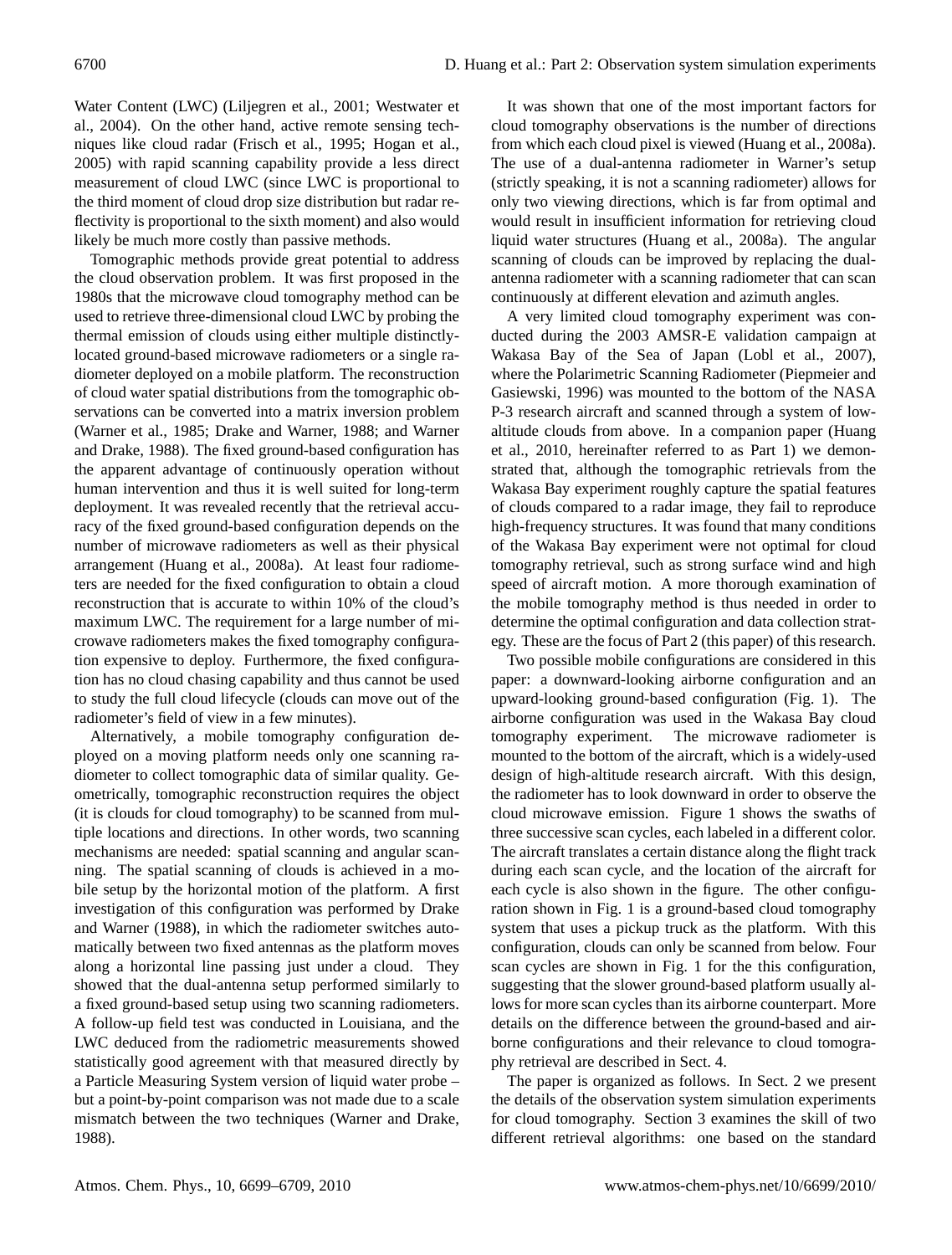

Figure 1. Illustration of the observation geometry of the ground-based and airborne Fig. 1. Illustration of the observation geometry of the ground-based and airborne tomography configurations. The cartoon shows the swaths of radiometer scan at time  $t = t_0$ ,  $2t_0$ ,  $3t_0$ ,  $\ldots$ . Each scan cycle is indicated by different color. The positions of the platform at time  $t = t_0$ ,  $2t_0$ ,  $3t_0$ ,  $\cdots$  are also shown in matching color.

Tikhonov regularization and the other based on the total variation regularization. Section 4 presents a group of sensitivity tests and thus provides useful guidelines for possible improvements to the mobile cloud tomography method. Section 5 summarizes the findings of this study.

## **2 Description of methodology**

two components: a forward model to generate virtual cloud Observation system simulation experiments are useful tools to study a forecast or retrieval system. The observation system simulation for cloud tomography is mainly composed of tomography observations and an inverse algorithm to retrieve cloud liquid water fields from the simulated radiometric observations. The forward model contains an algorithm for sampling modeled clouds in a manner consistent with microwave radiometer observations. Specifically, the forward model first generates test clouds using a large eddy simulation and then generates virtual microwave observations with prescribed radiometer specifications using a radiative transfer equation. The inverse algorithm numerically solves the radiative transfer equation to obtain the cloud LWC fields.

In order to examine the validity of the mobile cloud tomography method under different environmental conditions, we select two very different cloud cases as the basis for the observation system simulation experiments (Fig. 2). The first case is a mid-latitude stratocumulus cloud simulated by the DHARMA large eddy simulation model driven by data from Atlantic Stratus Experiment (ASTEX) (Ackerman et al., 1995). The stratocumulus clouds in the ASTEX region generally have cloud tops between the 800 and 700 mbar levels. The second case is also a simulation from the same model but is a patchy cumulus situation based on the Atlantic Trade wind Experiment (ATEX) data. The domain where the simulated clouds are located is 5 km wide and 2.5 km high.

The two key components of the cloud tomography technique are observing a cloud's microwave emission from multiple directions and locations and reconstructing the spatial



**Fig. 2.** The cloud liquid water and water vapor fields of a stratocumulus case (ASTEX) and a puffy cumulus case (ATEX) simulated by a large eddy simulation model (Ackerman et al., 1995). **(a)** Stratocumulus case, liquid water; (b) Stratocumulus case, water vapor; **(c)** Puffy cumulus case, liquid water; and **(d)** Puffy cumulus case, water vapor. The domain is 5 km wide and 2.5 km high.

path. By choosing an appropriate working wavelength, such distribution of cloud LWC from the resulting observations. The microwave radiation intensity measured by radiometers, usually converted to brightness temperature for convenience, is composed of the path-attenuated emission from the background and the atmospheric emission (microwave emission of clouds, water vapor, and oxygen) along the observation as centimeter waves, the scattering of microwave radiation by cloud droplets and gases in the atmosphere can be neglected. Thus the microwave radiometer observations depend on only the spatial distribution of atmospheric absorption coefficients. They relate to the spatial distribution of cloud LWC and other atmospheric variables through the following radiative transfer equation:

$$
I(\Omega_i) = I_{\infty} \tau(\Omega_i, 0, \infty) + \int_0^{\infty} B(T) \alpha(s, \Omega_i) \tau(\Omega_i, 0, s) ds, (1)
$$

where  $I(\Omega_i)$  is the radiation intensity reaching the radiometer from direction  $\Omega_i$ ;  $I_{\infty}$  is the intensity of the background microwave radiation and  $\tau(\Omega_i,0,\infty)$  indicates the attenuation of the background emission along the path specified by direction  $\Omega_i$ ;  $B(T)$  is the Planck function at temperature T;  $\alpha$  is the absorption coefficient determined by the atmosphere state; and  $\tau(\Omega_i, s_1, s_2) = \exp[-\int_{s_1}^{s_2} \alpha(s, \Omega_i) ds]$  is the transmittance between two points  $s_1$  and  $s_2$  on the path along direction  $\Omega_i$ .

A radiometer observation is the convolution of Eq. (1) with the antenna gain pattern  $G$  (antenna directivity), which is determined by the size and shape of the antenna and can be partially characterized by antenna beam width. In this study, the antenna gain pattern is assumed to be the widely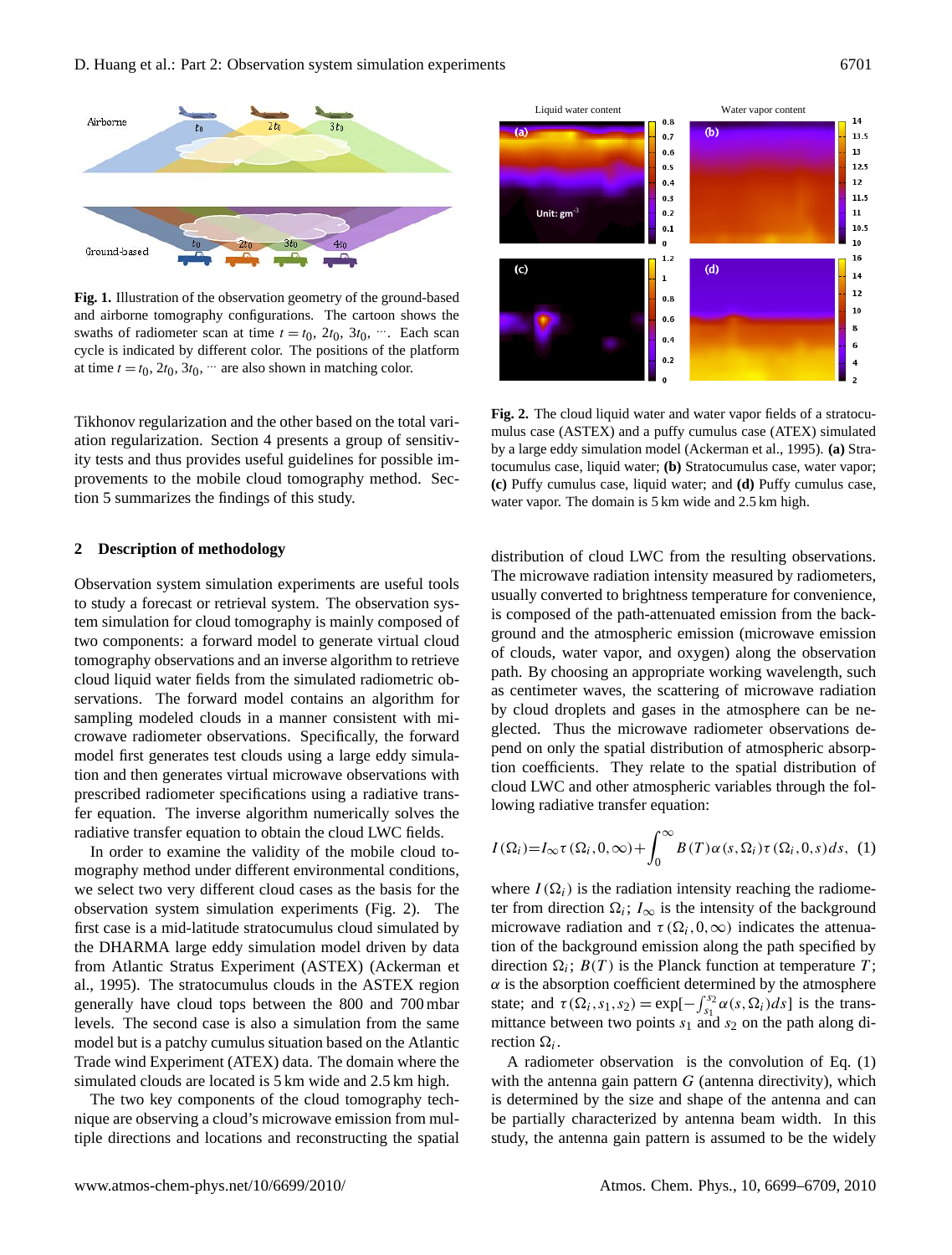used form in which the gain decreases exponentially with the square of angular departure from the center axis  $\Omega_i$  (Drake and Warner, 1988),

$$
\bar{I}(\Omega_i) = \int I(\Omega) G(\Omega - \Omega_i) d\Omega, \qquad (2)
$$
\n
$$
G(\xi) = \frac{1}{w} \left(\frac{4\ln 2}{\pi}\right)^{1/2} \exp\left[-4\ln 2\left(\frac{\xi}{w}\right)^2\right].
$$

Here  $w$  stands for the width of the antenna beam between rays where the power gain is half its maximum value.

Substituting Eq. (1) into Eq. (2), taking into account the equality  $\tau(\Omega_i,s_1,s_2) = \tau(\Omega_i,s_1,s)\tau(\Omega_i,s,s_2)$ , and approximating the angular integral using Gaussian quadratures, we get:

$$
\sum_{k=1}^{N_H} w_k \tau(\Omega_{ik}, 0, s_1) \int_{s_1}^{s_2} B \alpha \tau(\Omega_{ik}, s_1, s) ds = \bar{I}(\Omega_i)
$$
(3)  

$$
- \sum_{k=1}^{N_H} w_k I_{\infty} \tau(\Omega_{ik}, 0, \infty) - \sum_{k=1}^{N_H} w_k \left[ \int_0^{s_1} B \alpha \tau(\Omega_{ik}, s_2, s) ds \right].
$$
  

$$
B \alpha \tau(\Omega_{ik}, 0, s) ds + \tau(\Omega_{ik}, 0, s_2) \int_{s_2}^{\infty} B \alpha \tau(\Omega_{ik}, s_2, s) ds \left].
$$

Here  $N_H$  is the number of the Gaussian quadrature points;  $w_k$  is the weight of the antenna gain pattern corresponding to the Gaussian quadrature points;  $s_1$  and  $s_2$  are the path lengths from the radiometer to the locations at which the beam with direction  $\Omega_i$  enters and leaves the cloud.

Given a total number of  $m$  beams, Eq. (3) can be further discretized by dividing a domain, which is large enough to contain the clouds of interest, into  $n = N^3$  ( $N^2$  for a 2-D slice) equally-sized pixels to yield the following matrix equation:

$$
Ax = b,\tag{4}
$$

where  $x^T = (\alpha_1, \alpha_2, \cdots, \alpha_n)$  is the vector of absorption coefficients;  $\boldsymbol{b}^T = (b_1, b_2, \dots, b_m)$ , is the vector of adjusted observations,  $b_i$  equals the right side of Eq. (3) and can be interpreted as the microwave emission from the observation path plus the path-attenuated background emission; and  $\mathbf{A} = (a_{ij})$ is an  $m \times n$  matrix with

$$
a_{ij} = \sum_{k=1}^{N_H} w_k \tau(\Omega_{ik}, 0, s_1) \int_{s_1}^{s_2} B \varphi_j(s, \Omega_{ik}) \tau(\Omega_{ik}, s_1, s) ds. (5)
$$

 $\phi_i$  (s,  $\Omega_{ik}$ ) is nonzero only if the point (s,  $\Omega_{ik}$ ) is in the jth cloud pixel, and there  $\phi_i = 1$ .

As shown in Part 1, the tomographic retrieval problem is actually the inversion of the matrix Eq. (4) to obtain the vector of absorption coefficients. In clouds, the absorption coefficient generally consists of contributions from liquid water  $(\alpha_l)$ , water vapor  $(\alpha_v)$ , and molecular oxygen  $(\alpha_{O_2})$ . The absorption coefficient is simply a linear function of LWC:

$$
\alpha = \kappa_l \cdot LWC + \alpha_v + \alpha_{O_2},\tag{6}
$$

where  $\kappa_l$  is the absorption efficiency of liquid water and depends only on temperature and radiometer frequency. The absorption model for calculating the absorption coefficients for non-precipitating clouds, water vapor, and oxygen are given by Westwater (1972) and Falcone (1966); they are also specified in the Appendix of Warner et al. (1985). The use of more recent absorption model such as that of Rosenkranz (1998) has negligible impacts on the simulation experiments. Our previous studies shows that the retrieval error associated with the uncertainties in humidity and temperature measurements is negligible with current radiosonde techniques. Thus, for simplicity, we assume the distributions of water vapor and atmospheric temperature are known exactly in this study.

To summarize, the observation system simulation experiment for cloud tomography is composed of the following steps: (1) specifying the atmospheric state and cloud fields, choosing appropriate radiometer specifications and data collection strategy (e.g., radiometer scanning speed, speed of platform motion); (2) generating virtual radiometer observations using the radiative transfer equation; (3) inverting the simulated virtual radiometer observations to reconstruct the spatial distribution of microwave absorption coefficient and then calculating the spatial distribution of cloud LWC using Eq. (6).

## **3 Comparison of** L**<sup>1</sup> and** L**<sup>2</sup> regularizations**

As shown in our previous studies, the retrieval problem of cloud tomography, i.e., the inversion of Eq. (4) to obtain vector  $x$ , is highly ill-posed because of a limited range of viewing angles of clouds (an ideal tomographic reconstruction requires a cloud to be scanned from all directions in a  $4\pi$ sphere centered at the cloud). Regularization techniques that make use of various types of a priori knowledge should be used to obtain physically credible retrievals (Twomey, 1977). As shown in Part 1 of this paper, the regularization of the Eq. (4) in the form of *Lp* norm can be written as,

$$
\min_{x} {\left\{ \left\| \boldsymbol{x} \right\|_{p} \right\}}, \text{ subject to } \left\| \boldsymbol{\Lambda} \boldsymbol{x} - \boldsymbol{b} \right\|_{2}^{2} \le \varepsilon
$$
\nand other constraints.

\n
$$
\tag{7}
$$

The notation  $||\cdot||_p$  denotes the *Lp* norm of a vector, and  $\varepsilon$  is an error tolerance usually determined by the measurement error and the error associated with the forward radiative transfer model. In this section we examine the skill of two different regularization techniques: the standard Tikhonov regularization that corresponds to  $p=2$  ( $L_2$  norm), and the total variation (TV) regularization that corresponds to  $p=1$  ( $L_1$ ) norm).

The  $L_2$  norm Tikhonov regularization is widely used in many disciplines, and it is relatively easy to implement numerically because of its linearity under differentiation (Hansen, 1998). But the  $L_2$  norm usually penalizes more when the gradients are large, and thus it tends to bias toward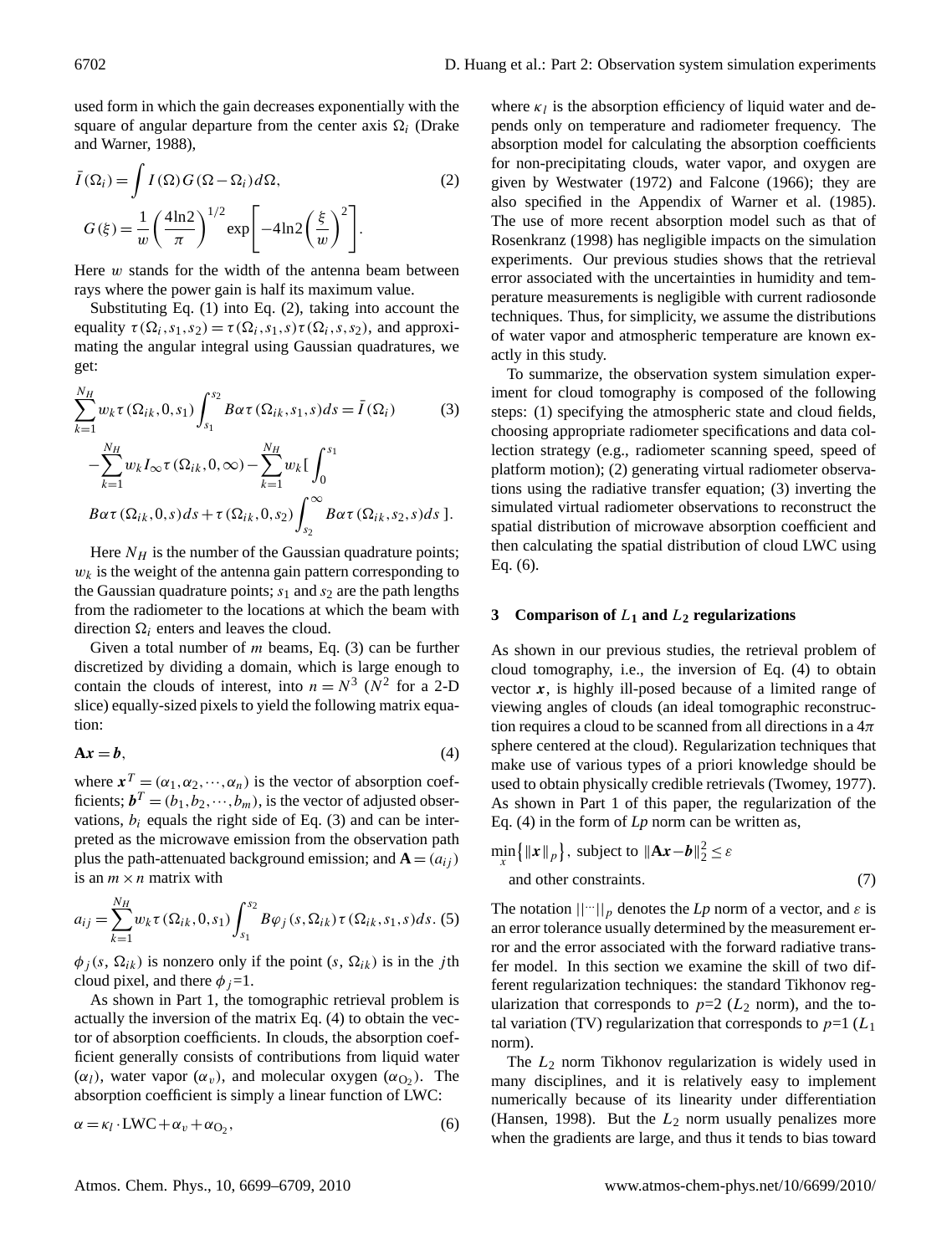a smooth solution (Strong and Chan., 2003). One of our previous studies (Huang et al., 2008b) shows that this method often fails to capture some discontinuous structures around the cloud top where cloud water content decreases from its maximum value to zero in a few tens of meters. Instead, the retrieved cloud top boundaries are often blurred and extended to a higher altitude. Non-linear regularization techniques such as the  $L_1$  norm TV regularization are also becoming more and more popular. The main advantage of the TV regularization is that it does not penalize discontinuities in the solution, while simultaneously not penalizing smoothness in the solution; thus under certain conditions it can preserve the discontinuous structures in the solution (Acar and Vogel, 1994; Chambolle and Lions, 1997). Let us use a simple example presented in Pederson (2005) to illustrate the point. Inspecting the piecewise linear function illustrated in Fig. 3, we can calculate the *Lp* norm (raised to the power *p*) of the gradient of  $f(t)$  as follows:

$$
\|f'(t)\|_p^p = \int_{-\infty}^{+\infty} |f'(t)|^p dt
$$
  
=  $\int_0^h (\frac{d}{h})^p dt$   
=  $d^p h^{1-p}$  (8)

Hence for  $p=1$  (the TV regularization), we have

$$
\left\|f'(t)\right\|_1 = d.
$$

And for  $p=2$  (the standard Tikhonov regularization),

$$
|| f'(t) ||_2^2 = d^2 h^{-1}.
$$

This means that if  $p=1$  the width of the interval h has no influence on the regularization term; thus the TV regularization should have no bias that depends on the scale of the structure. On the other hand, for  $p=2$  it is easy to verify that the smaller  $h$  is, the larger the regularization term becomes. Therefore the  $L_2$  norm Tikhonov method tends to suppress large discontinuities at small scales and is likely to miss highfrequency discontinuous structures (Strong and Chan, 2003). However, the TV regularization is difficult to implement numerically and also computationally expensive because of its nonlinearity under differentiation.

The linear Tikhonov method can be implemented in a direct manner by calculating the inverse of the regularized kernel matrix, but such direct techniques require a large amount of computer memory and are also computationally expensive (Hansen, 1998). Both the Tikhonov and the TV regularization problems can also be solved in an iterative manner, using techniques such as the widely used algebraic reconstruction technique (Gordon et al., 1970; Twomey, 1987). In Part 1 of this paper, we present an iterative algorithm that can determine the weight of the regularization term adaptively. Here we carry out a test to verify whether the iterative retrieval algorithm presented in Part 1 of this paper yields the same solution as the direct inversion method. The reference cloud



Fig. 3. A piecewise linear function used to illustrate the difference between the  $L_1$  norm total variation regularization and the  $L_2$  norm Tikhonov regularization.

two retrieval algorithms is negligible for both cloud cases. In cases are the stratocumulus and broken cumulus clouds described in Sect. 2 (Fig. 2). A virtual airborne cloud tomography setup is used to generate the simulated tomographic observations. More details on the specifications of the airborne tomography setup can be found in Sect. 3. The direct algorithm described in Huang et al. (2008b) and the iterative retrieval algorithm described in Part 1 are then used to invert the simulated tomographic observations to obtain retrieved cloud LWC fields. The difference between the results of the the rest of our observation system simulation experiments, we use the iterative algorithm because it does not require multiple retrieval runs to determine the optimal weighting parameter for the regularization.

We then conduct four observation system simulation experiments for the airborne cloud tomography setup using the two cloud cases and the two regularization techniques. Figure 4 shows the retrieved cloud LWC fields using the standard Tikhonov regularization and the TV regularization for the two cloud cases. The rms error of the Tikhonov retrieval is  $0.09 \text{ gm}^{-3}$  for the stratocumulus cloud case (Fig. 4a) and 0.03 gm−<sup>3</sup> for the broken cumulus case (Fig. 4b). For both cloud cases, the Tikhonov retrievals reproduce the location and shape of clouds with reasonable fidelity. As expected, the Tikhonov method appears to smooth the sharp cloud top edges where the largest discontinuity of cloud LWC is located. As a result, the retrieved cloud top is extended to a much higher altitude for both cloud cases. Also some patchy clouds with very low water content appear in some regions that are clear sky in the reference images, possibly associated with the random noises added to the simulated radiometric observations. When the TV regularization is used, the retrieval error for both cloud cases is reduced significantly; it becomes  $0.065 \text{ gm}^{-3}$  for the stratocumulus (Fig. 4c) and 0.02 gm−<sup>3</sup> for the broken cumulus (Fig. 4d). The significant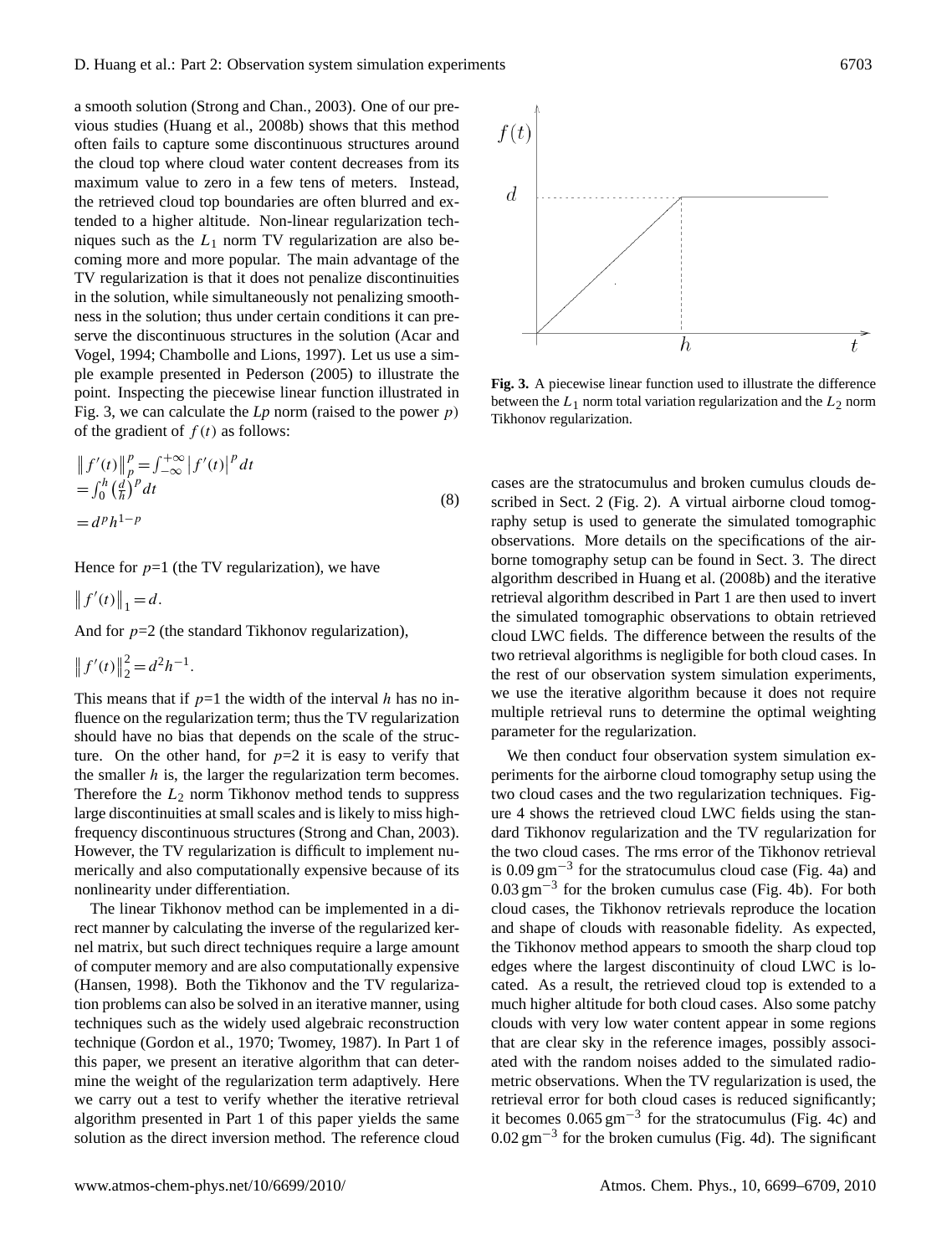

Fig. 4. The cloud liquid water fields retrieved using the airborne cloud tomography setup with the total variation regularization and the standard Tikhonov regularization. (a) stratocumulus case using the Tikhonov regularization; **(b)** stratocumulus case using the total variation regularization; **(c)** puffy cumulus case using the Tikhonov regularization; and **(d)** puffy cumulus case using the total variation regularization.

and the term are represented that again the target of the set reduction in retrieval error indicates that the  $L_1$  norm TV regularization is superior to the  $L_2$  norm Tikhonov regularization for the ill-posed cloud tomography problem. The cloud LWC fields are reproduced with higher fidelity in the TV regsharp cloud top edges now are well reproduced in the TV regularization retrievals, clearly showing the superior skill of the TV regularization in preserving discontinuous structures.

#### **4 Results of sensitivity studies**

In this section, we conduct a series of observation system simulation experiments to investigate the effects of a variety of factors on the tomographic retrieval and to determine the optimal tomographic configuration and data acquisition strategies. The factors examined include radiometer characteristics, radiometer scan strategy, background microwave characteristics, and platform speed and height.

#### **4.1 Ground-based and airborne setups**

There are several important differences between ground- and aircraft-based cloud tomography setups. Among them are speed of platform motion relative to clouds and background microwave brightness temperature. For a ground-based setup the speed of a truck trailer is typically on the order of 10 m/s, while the speed of an aircraft is usually one order of magnitude faster than that of a truck. The large difference in platform speed can result in very different data geometries and thus can impact the retrieval accuracy in a significant way. Another major difference between the two setups is that the ground radiometer scan clouds from below while the airborne radiometer usually scans clouds from above due to the limitation of aircraft design. Thus the microwave contrast between clouds and the background will be very different for these two setups. For the ground-based setup, the atmospheric background emission consists of the cosmic background emission plus the gaseous emission from the atmosphere above cloud tops. The cosmic background is well known to be around 2.7 K and is in sharp contrast with clouds. For the aircraft-based setup, the background is either land surface or sea surface and the brightness temperature ranges from 150 to 250 K in the microwave Ka band, which is more similar to microwave emission from clouds. In this research we consider only sea surface backgrounds in the airborne tomography simulations because land surfaces have high emissivity in the microwave region and thus have very low contrast with warm clouds. The directional variation of sea surface microwave emission is simulated by a two-scale thermal emission model (Johnson, 2006).

Table 1 shows the typical values of radiometer and platform specifications of the two tomographic setups; these values are used throughout the sensitivity studies if not mentioned otherwise. The radiometer is assumed to have 0.5 K random noise and 2.3◦ beam width. The duration of each radiometer scan cycle is 43 s and only the beams within 80° from the nadir or zenith are considered as a valid observation (ground and water vapor emission could overwhelm the radiometer observation if the beam were too close to the horizon). The atmospheric background brightness temperature is 20 K for the ground-based configuration, and a 0.5 K random noise is also added in all simulation experiments. For the airborne configuration, the background brightness strongly depends on the incidence angle and is simulated by a two-scale sea surface thermal emission model by assuming a 283 K surface temperature. A 0.5 K random noise is also added to the sea surface brightness temperature. The speed of motion of the ground-based platform is assumed to be 24 m/s, while the aircraft is assumed to fly at a speed of 96 m/s at an altitude of 3500 m.

We perform a number of system simulation experiments for each of the two mobile tomography setups using the two cloud cases described in Sect. 2. The radiometer specifications are identical for the ground-based and airborne setups but the background brightness temperature, platform altitude, and speed of platform motion are different. Figures 5 and 6 show the cloud LWC fields retrieved using the two tomography setups along with the corresponding retrieval error. For the stratocumulus cloud case in Fig. 5, the retrieval error of the airborne setup  $(0.061 \text{ gm}^{-3})$  is 50% higher than that of the ground-based setup  $(0.041 \text{ gm}^{-3})$ . The groundbased retrieval accurately reproduces the base and top of the stratocumulus clouds, while the retrieval from the airborne setup shows more spurious patchy clouds in clear sky regions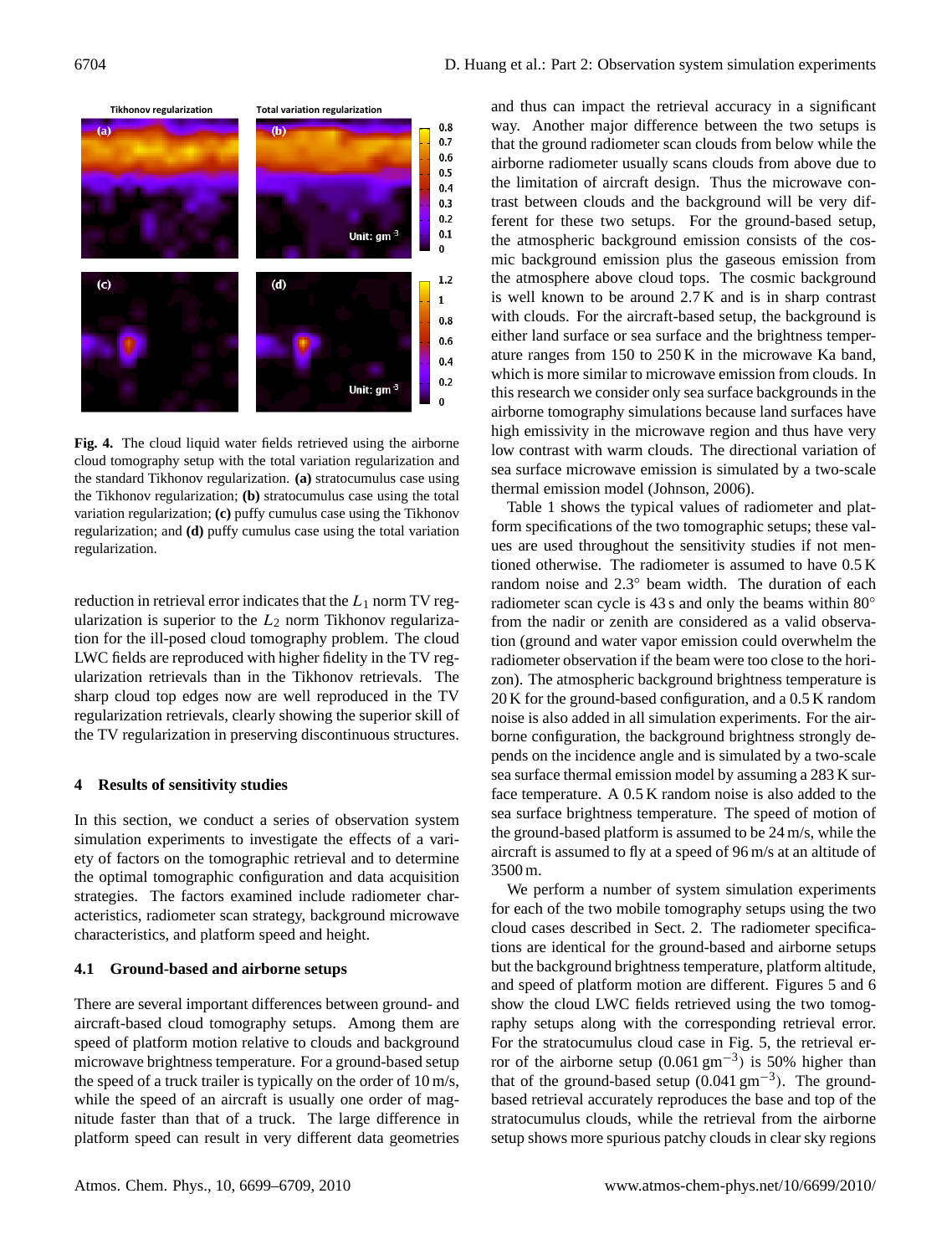|                          | Radiometer characteristics |                   |                       |              |                        | background                   |              | platform      |                     |
|--------------------------|----------------------------|-------------------|-----------------------|--------------|------------------------|------------------------------|--------------|---------------|---------------------|
|                          | noise,<br>K                | frequency,<br>GHz | beam width,<br>degree | scan period, | Integration<br>time, s | brightness<br>temperature, K | uncertainty, | speed,<br>m/s | altitude.<br>km     |
| Ground-based<br>Airborne | 0.5<br>0.5                 | 31.6<br>31.6      | 2.3<br>2.3            | 43<br>43     | 0.3<br>0.3             | 20<br>$165 - 180$            | 0.5<br>0.5   | 24<br>96      | $\mathbf{U}$<br>3.5 |



Fig. 5. The stratocumulus clouds retrieved using the ground-based and airborne setups, as well as the corresponding images of error. **(a)** Retrieved liquid water field by the ground-based setup; **(b)** the error of the ground-based retrieval; **(c)** retrieved liquid water field by the airborne setup; **(d)** the error of the airborne retrieval.

ference from the reference image (Fig. 6). The reason why (Fig. 5). For the patchy cumulus case (Fig. 6), the result is very similar. The retrieval error of the ground-based setup is 0.006 gm−<sup>3</sup> , substantially lower than that of the airborne setup (0.02  $\text{gm}^{-3}$ ). The airborne retrieval shows some puffy clouds with low water content in several clear sky regions, while the ground-based retrieval reproduces the original image with such high fidelity that one can hardly tell any difthe ground-based setup is superior to the aircraft-based setup will be discussed in Sects. 4.3 and 4.4.

## **4.2 Radiometer noise level**

The second factor examined is the radiometer noise level. The experiment is based on the stratocumulus cloud case. Figure 7 shows that the retrieval error for both the groundbased and airborne setups increases monotonically with the radiometer noise level, as one would expect. The retrieval error of the ground-based setup increases by a factor of 3 from 0.036 to  $0.12 \text{ gm}^{-3}$  when the radiometer noise level in-



Fig. 6. The puffy cumulus clouds retrieved using the ground-based and airborne setups, as well as the corresponding images of error. **(a)** Retrieved liquid water field by the ground-based setup; **(b)** the error of the ground-based retrieval; **(c)** retrieved liquid water field by the airborne setup; **(d)** the error of the airborne retrieval.

creases from 0.1 to 6.0 K. And for the airborne setup, the retrieval error increases from 0.06 to  $0.15 \text{ gm}^{-3}$ . The retrieval error increases at a slower rate when the noise level is high  $(>2.0 K)$ .

rate to within 5% of the maximum cloud water content. Even The noise level of modern microwave radiometers is typically in the range of 0.1 to 0.5 K. According to Fig. 7, the tomographic retrievals based on such radiometers are accuwhen the noise is extremely high  $(>4 K)$ , the simulations show that the tomographic retrievals can still roughly reproduce some of the cloud features but high-frequency structures are difficult to resolve because the retrievals tend to rely more on the arbitrary mathematical constraints rather than the observations.

## **4.3 Uncertainty in the estimate of the background brightness temperature**

The third factor considered in this research is the uncertainty in the estimate of background radiometric characteristics, i.e., the atmospheric background brightness temperature for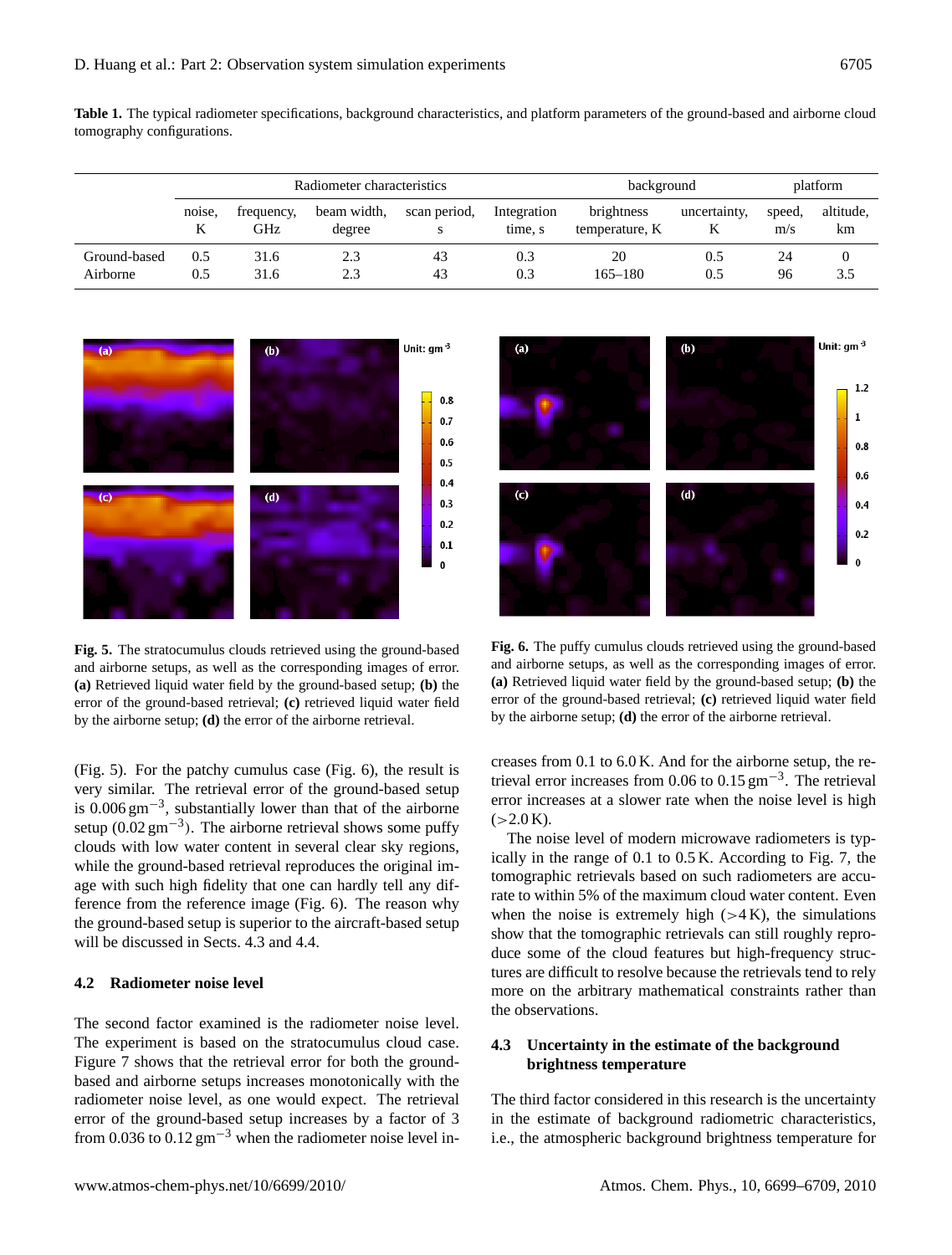

Fig. 7. The retrieval error as a function of radiometer noise level. As expected, the retrieval error increases with radiometer noise level for both the ground-based and airborne setups. The stratocumulus cloud case is used for this sensitivity test.

36 brightness temperature of the ground-based setup to be 20 K the ground-based setup and the sea surface brightness temperature for the airborne setup. For the ground-based setup, the cosmic background is well-known to be around 2.7 K, but the water vapor emission between the cloud top and the top of the atmosphere also contributes to the radiometer observations and thus should be considered as a part of background emission. Accounting for this, we set the mean background and add varying levels of random error (from  $0.1$  to  $6K$ ) to the background. The sea surface microwave emission is a function of incidence angle and the angular distribution is determined by surface roughness and the orientation of sea waves (Johnson, 2006). For example, wind-driven waves and foam can lead to an uncertainty much larger than 3 K in the simulation of directional brightness temperatures. Figure 8 shows that, similar to the noise in the radiometric observations, the uncertainty in the background brightness temperature also has significant effects on the retrieval accuracy. The retrieval error increases with background uncertainty, while the rate of this increase decreases with the background uncertainty.

The microwave contrast between the atmospheric background and clouds is much greater than the contrast between the sea surface and clouds. Thus the signal-to-noise ratio of the ground-based setup will be higher than that of the airborne setup if the radiometer noise level is the same. Furthermore, wind-driven sea surface waves and foam can add substantial uncertainty to the observing or modeling of the sea surface brightness temperature. As a result, the observing or modeling error of the sea surface brightness temperature is usually much higher than that of the atmospheric background. Therefore, the higher retrieval accuracy of the ground-based setup can be partly attributed to the differences in the characteristics of the background emission.



Fig. 8. The retrieval error increases with the uncertainty in the estimate of background brightness temperature for both the groundbased and airborne setups. The stratocumulus cloud case is used for this sensitivity test.

#### **4.4 Scan strategy**

graphic data; it is a key factor that determines to what extent Our previous studies (Huang et al., 2008a, b) have shown that beam intersection is crucial to the success of a tomographic reconstruction. If successive scans do not overlap with each other, one will be able to retrieve only the pathintegrated cloud water content. The duration of each radiometer scan cycle (proportional to the inverse of radiometer scanning speed) is important to the geometry of the tomothe microwave beams from successive scan cycles intersect with each other.

Figure 9 illustrates that the retrieval error increases monotonically with the duration of radiometer scan cycle. For the ground-based setup, the retrieval error varies by a factor of 4 from 0.032 to 0.13 gm<sup>-3</sup> when the duration of radiometer scan cycle changes from 10 to 160 s. For the airborne setup, the retrieval error increases by a factor of 3 from 0.045 to  $0.14 \text{ gm}^{-3}$  with the same change in the duration of radiometer scan cycle. This result can be explained by two facts. First, there will be more scan cycles if the radiometer scans faster since the total time needed to pass the clouds of interest depends only on the speed of platform motion. Second, with a faster scanning radiometer, the distance between two successive cycles will be smaller and thus the swathes of these scan cycles will have more overlap with each other. Therefore, from the geometric perspective, fast scanning radiometers are preferred in tomographic applications. On the other hand, a faster scan means shorter integration time for each beam and thus greater random noise in data, which will have an adverse effect on the retrieval accuracy. The optimal choice of radiometer scanning speed can be found by taking both factors into account.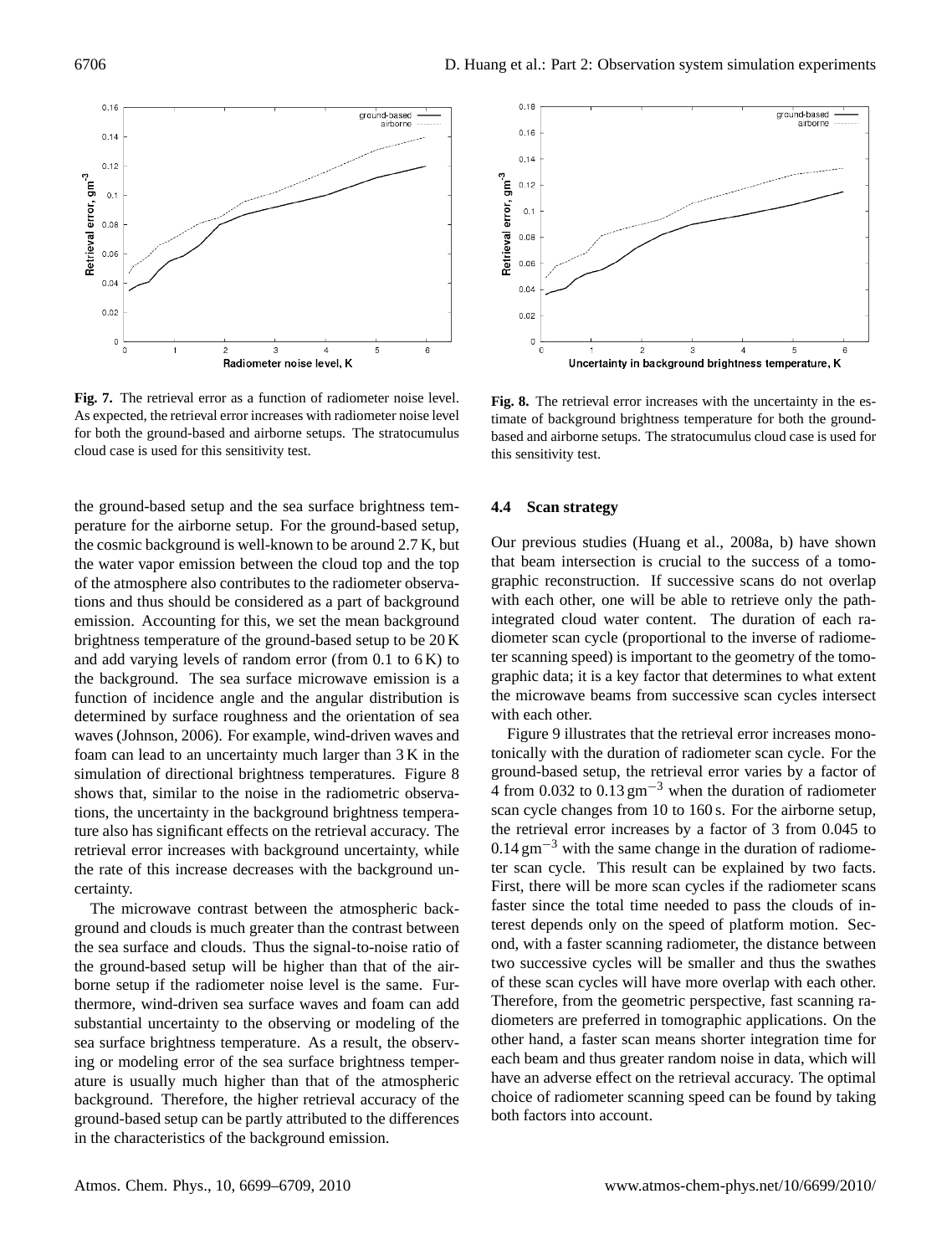

Fig. 9. The retrieval error as a function of the duration of radiome-The strate value in more as a famous of the stratocumulus cloud case is used for the strategies of radiometer scanning speed). For both the ground-based and airborne setups, a faster radiometer results in more accurate tomographic retrievals. The stratocumulus cloud case is used for this sensitivity test.

## **4.5 Speed of platform motion**

are well separated and do not overlap with each other, it will Speed of platform motion, similar to radiometer scanning speed, is a key factor that determines how many scans the radiometers can perform while the platform passes the clouds of interest and determines the distance between successive scans. If the platform moves so fast that successive scans be difficult to reconstruct the cloud structure from these tomographic observations. As illustrated in Fig. 10, a reduced platform speed substantially improves the retrieval accuracy for both the ground-based and airborne setups. For the ground-based setup, the retrieval error increases from 0.036 to 0.073  $\text{gm}^{-3}$  when the platform speed increases from 24 to 96 m/s. For the airborne setup, we vary the platform speed from 64 to 240 m/s. Similarly, the retrieval error increases with the aircraft speed, changing from  $0.049$  to  $0.12 \text{ gm}^{-3}$ . When the platform moves slowly, the swath of each scan cycle will overlap significantly with its successive scans (and also the previous scans) and thus there will be more valuable information in the tomographic observations for retrieving cloud structure. When the platform speed exceeds 200 m/s (each scan cycle at best overlaps with its previous and successive scan cycles), the tomographic retrieval will become very difficult because of the very limited beam intersection.

The typical speed of a research aircraft is 100–300 m/s, almost one order of magnitude faster than that of a groundbased platform. This provides another explanation for the results in Sect. 4.1 that the ground-based setup substantially outperforms the airborne setup.

However, a slower moving platform means that it will take a longer time to collect the necessary data. The life time of some types of clouds is on the order of tens of minutes and



Fig. For the retrieval error as a function of the speed of plat. motion. A slower platform provides more accurate retrieval at the expense of longer data collection time and possible loss of ability to monitor rapidly-evolving clouds. The stratocumulus cloud case **Fig. 10.** The retrieval error as a function of the speed of platform is used for this sensitivity test.

clouds can evolve significantly during the period when the tomographic data are collected. Practically, there is always a trade-off between choosing a slow speed of platform motion and minimizing the impacts of cloud evolution during data collection.

#### **4.6 Platform altitude**

The geometry of tomographic observations, specifically the range of radiometer viewing angles (indicated by  $\Omega$  in Fig. 11), often plays an important role in determining the total amount of useful information in the tomographic data. In general, the larger the angle  $\Omega$  spanned by the radiometer beams (those hitting the cloud), the more useful information in the resultant observations. An ideal tomographic reconstruction requires the target to be viewed from all directions, i.e., the range of viewing angles should be 360◦ . In cloud tomography applications, the range of viewing angles  $\Omega$  is usually much smaller than 180° and as a consequence the retrieval problem becomes highly ill-posed. The range of viewing angles is often limited by the platform altitude as shown in Fig. 11. If the aircraft flies at an altitude that is much higher than the cloud top, it will need to move a large distance in order to cover a useful range of viewing angles, and it will take a longer time to collect the tomographic data.

Figure 12 shows that the retrieval error increases when the aircraft altitude increases from 2.5 to 8 km (the cloud top is about 2.2 km). This result is consistent with the fact that the range of viewing angles decreases with platform altitude if the total observation time (thus the distance the aircraft travels) is fixed. The retrieval error increases by a factor of two from 0.07 to 0.13 gm<sup>-3</sup> when the aircraft altitude changes from 2.5 to 7 km. The optimal aircraft altitude seems to be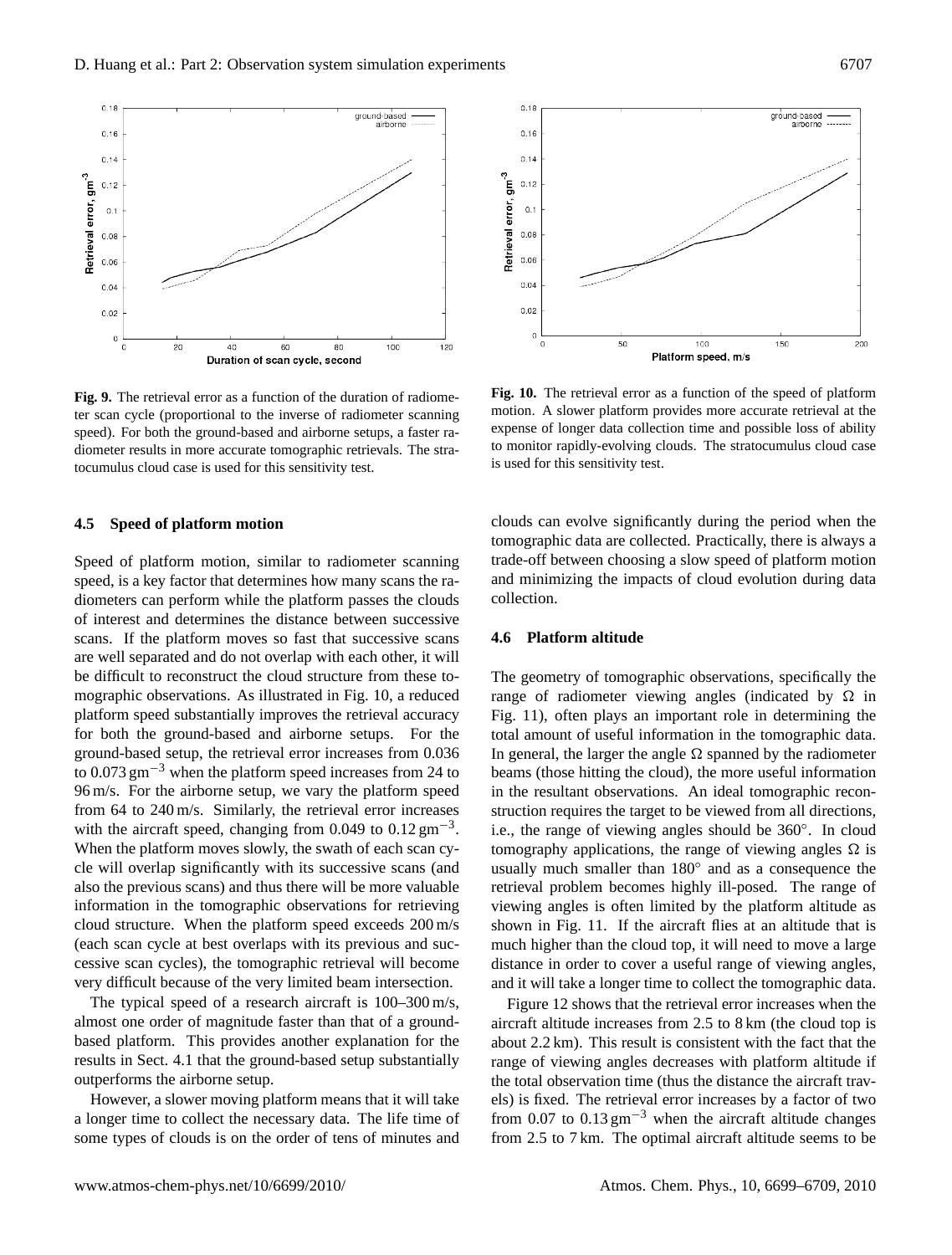

Fig. 11. Illustration of the dependence of radiometer viewing angle on the aircraft altitude. The range of radiometer viewing angles (indicated as  $\Omega_1$ ,  $\Omega_2$ ) decreases with the vertical distance between the aircraft and the cloud.

between 2.8 and 3.5 km. If the aircraft is above 5.5 km, the retrieval of the airborne setup can hardly reproduce the cloud top boundary, indicating the lack of information in the tomographic observations. When the aircraft is close to the cloud top (between 2.8 and 4.5 km), both the cloud base and top boundaries can be reproduced accurately. But if the aircraft is too close to the cloud top, the scan cycles will have little or no overlap around the cloud top; so the tomographic observations again will not contain enough information to retrieve cloud structures around the cloud top.

#### **5 Conclusions**

Part 1 of this research examined the results of a very limited cloud tomography experiment during the 2003 AMSR-E validation campaign at Wakasa Bay and demonstrated that this tomographic method is capable of retrieving spatial distributions of cloud liquid water using only a single scanning microwave radiometer aboard a research aircraft. It was found that during the experiment many conditions were not optimal for cloud tomography retrieval, such as high aircraft altitude, fast speed of aircraft motion, and strong surface wind (thus large uncertainty in the estimate of sea surface thermal emission). Part 2 (this paper) then focuses on a sensitivity study using observation system simulation experiments to investigate the factors that determine the accuracy of tomographic retrievals.

We conducted a series of observation system simulation experiments both by varying the specifications of the cloud tomography configuration and by choosing different inversion techniques. Two inversion techniques were examined: the first one based on the Tikhonov regularization  $(L_2 \text{ norm})$ and the other based on the total variation regularization  $(L_1)$ norm). The retrieved cloud LWC from the Tikhonov regularization method is accurate to within 10% of the maxi-



Fig. 12. The retrieval error of the airborne setup as a function of aircraft altitude. The altitude of the cloud top is about 2200 m. The retrieval error first decreases with aircraft altitude, reaches a minimum when the aircraft is 500–1500 m higher than the cloud top, and then increases with further increase of aircraft altitude. The stratocumulus cloud case is used for this sensitivity test.

 $L_1$  norm total variation regularization shows some noticeable mum LWC value in the cloud and captures many features of the cloud field in the original image. Nevertheless, the retrieved cloud top boundary appears to be much smoother than that in the original image; this concurs with the results from our previous studies that the  $L_2$  norm regularization can hardly preserve large discontinuities. The retrieval from the improvements over its  $L_2$  norm counterpart: the retrieval error is significantly reduced, the sharp cloud edges are well captured, and cloud morphology is also reproduced with high fidelity.

Our observation system simulation experiments show that, besides the choice of inversion technique, the retrieval accuracy also depends on many other factors such as radiometer characteristics, scanning strategy, platform speed, and platform altitude. A slow-moving ground-based cloud tomography setup substantially outperforms a typical airborne setup in terms of retrieval accuracy. There are two reasons for this: (1) the slower ground-based setup allows for a longer cloud observation time (thus more scan cycles) and more scan-to-scan beam overlap than the airborne one; (2) the microwave brightness temperature of clouds contrasts more sharply with the atmospheric background than with the sea surface (thus the ground-based setup tends to have higher signal-to-noise ratio). It is found that the retrieval error increases with the radiometer noise level and the uncertainty in the estimate of background brightness temperature. The radiometer scan speed is another factor that plays an important role in determining the tomographic retrieval quality. Fast scanning means more scan cycles and more overlap between the swaths of successive scan cycles if other conditions are the same, and thus it will lead to improved retrieval accuracy.